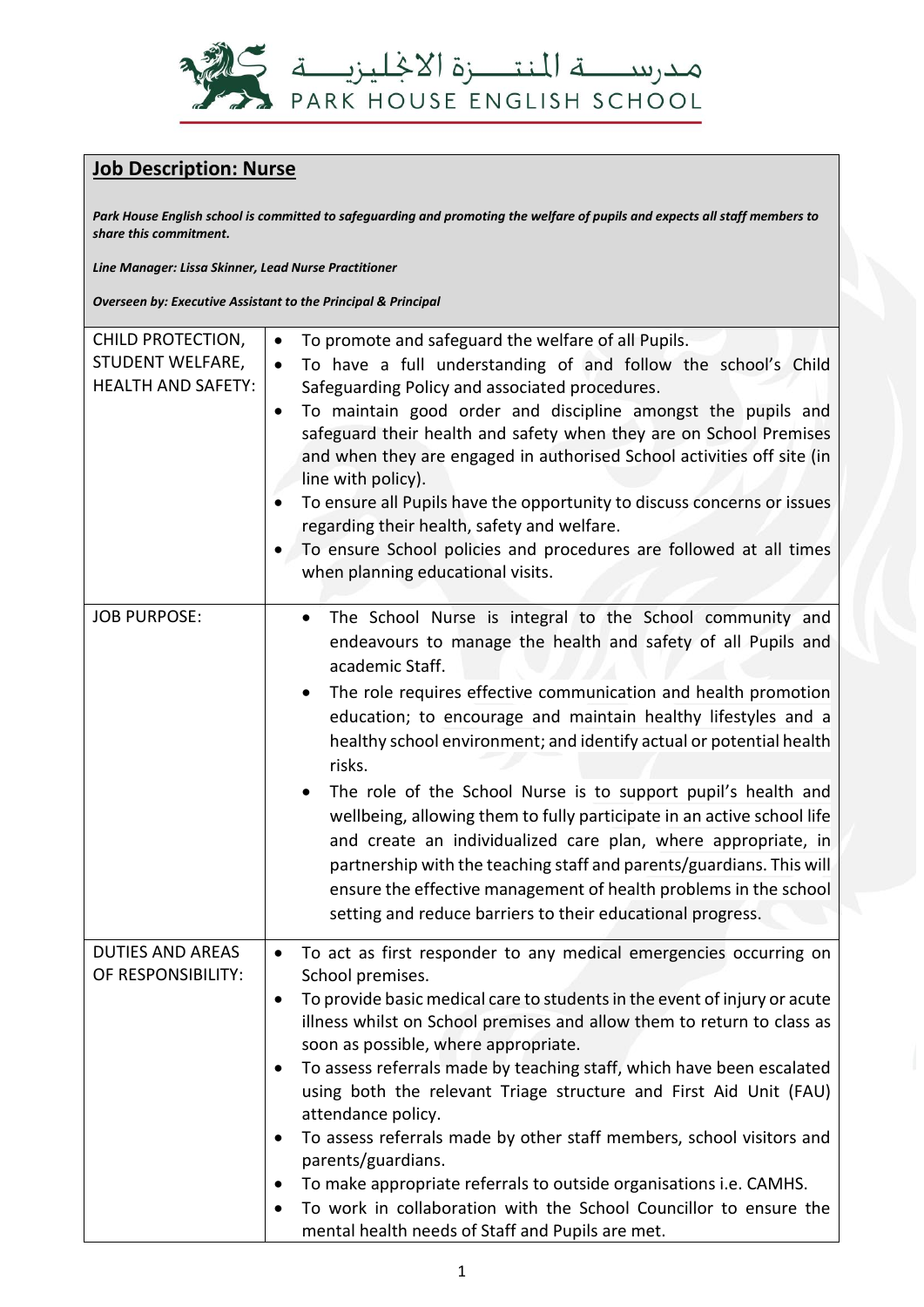

| To perform observations and evaluate vital signs to assess severity and<br>$\bullet$<br>identify / implement an appropriate management plan.                                         |
|--------------------------------------------------------------------------------------------------------------------------------------------------------------------------------------|
| To administer medication to Pupil's and Staff in accordance with<br>$\bullet$<br>School policies and obtaining valid parental consent.                                               |
| To ensure the FAU and first aid kits located on the premises are<br>$\bullet$<br>appropriately stocked and order supplies where required.                                            |
| To maintain records of the locations of all medical equipment, first aid<br>$\bullet$<br>boxes and a list of first aid trained Staff.                                                |
| To monitor Pupil's own emergency / personal medication and liaise<br>$\bullet$<br>with parents in accordance with the 'Management of expired<br>emergency medication policy'.        |
| To develop and review individual care plans for students with chronic<br>illnesses and disabilities in partnership with guardians and teaching<br>staff.                             |
| To make necessary transport arrangements, where required, for a<br>Pupil or member of Staff to safely travel home or to an alternative care<br>setting (i.e. GP / Hospital).         |
| To maintain strict confidentiality of sensitive communication and<br>documentation and keep an up to date record of Pupil's and Staff<br>with medical conditions.                    |
| To provide timely updates of Pupil's medical records with sufficient<br>$\bullet$<br>triage notes and any other information as indicated.                                            |
| To update Pupil's medical records, admissions or withdrawals<br>$\bullet$<br>throughout the academic year.                                                                           |
| To provide in-class teaching and education to enhance Pupil / Staff<br>$\bullet$<br>knowledge and assist their understanding of IPC topics.                                          |
| To annually measure and record Growth Monitoring and Visual Acuity<br>٠<br>in compliance with the Ministry of Public Health (MOPH) guidelines<br>and inform parents of any concerns. |
| To support the MOPH in the event of Covid-19 contact tracing or<br>delivery of national immunization programs.                                                                       |
| To conduct necessary rapid-antigen testing for Covid-19 using<br>appropriate PPE and infection control measures.                                                                     |
| To attend meetings as requested by the Senior Leadership Team (SLT)<br>٠<br>e.g. parent meetings, bi-monthly safeguarding meetings.                                                  |
| To ensure first aid clinic is staffed in compliance with the QCHP clinic<br>license and escalate to line manager in the event of any staffing issues.                                |
| To assist in the planning, implementation and maintenance of School<br>٠<br>Policies and procedures.                                                                                 |
| To liaise with parents, Heads of Schools and the Principal regarding<br>٠<br>escalated medical concerns and updates.                                                                 |
| To discuss logistics with field trip coordinators and prepare relevant<br>$\bullet$                                                                                                  |
| first aid kits, care plans and medication as indicated.<br>Provides health education to parents and written advice leaflets.<br>٠                                                    |
| To support the Facilities team to maintain the health and safety of the                                                                                                              |
| physical environment of the school, e.g. assessment of playground,                                                                                                                   |
| monitor patterns of illness or injury to determine source of concern.                                                                                                                |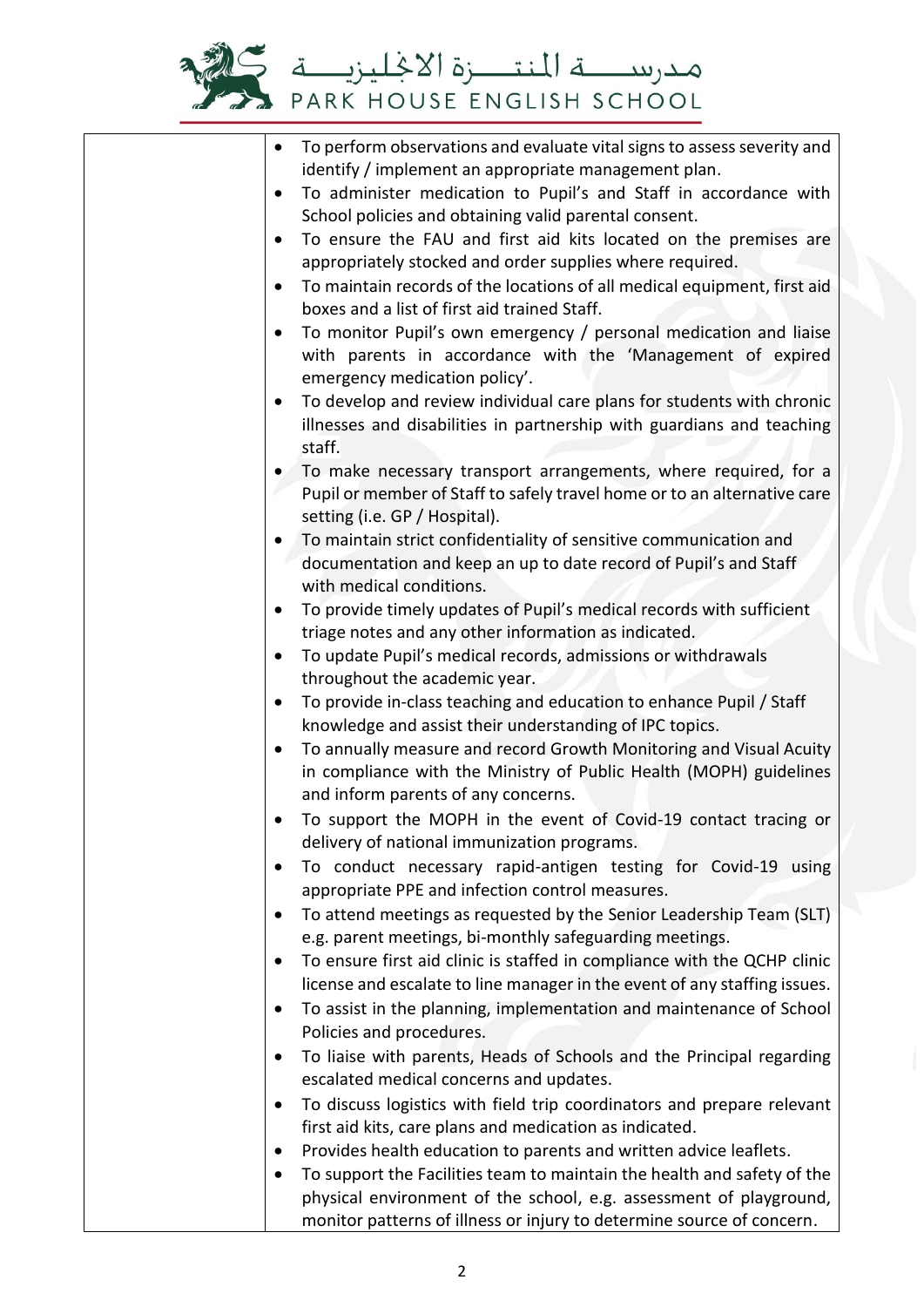

|                        | To report communicable diseases to Staff members, Head of school,<br>$\bullet$<br>Principle and the MOPH without delay.<br>To maintain daily log to list students who attend the first aid unit as<br>$\bullet$<br>per Qatar Council for Health Practitioners (QCHP).<br>To support the licensing process of the first aid Clinic to ensure that<br>the license remains valid and renewed on time with QCHP.<br>To always work within the NMC and QHCP Code of Professional<br>Conduct and Scope of Professional Practice. |
|------------------------|----------------------------------------------------------------------------------------------------------------------------------------------------------------------------------------------------------------------------------------------------------------------------------------------------------------------------------------------------------------------------------------------------------------------------------------------------------------------------------------------------------------------------|
| <b>REQUIRED SKILLS</b> | <b>Essential requirements:</b>                                                                                                                                                                                                                                                                                                                                                                                                                                                                                             |
| <b>AND KNOWLEDGE:</b>  | Bachelor's Degree in Nursing<br>$\bullet$                                                                                                                                                                                                                                                                                                                                                                                                                                                                                  |
|                        | Valid Nursing License from home country.<br>$\bullet$                                                                                                                                                                                                                                                                                                                                                                                                                                                                      |
|                        | Valid QCHP licence or willingness to work towards gaining licence.<br>$\bullet$<br>First Aid Training & Child Protection<br>$\bullet$                                                                                                                                                                                                                                                                                                                                                                                      |
|                        | An in-depth knowledge of best nursing practices with a high degree of<br>professionalism to support the whole School.                                                                                                                                                                                                                                                                                                                                                                                                      |
|                        | Excellent communication, organisational skills and the ability to<br>٠<br>prioritise multiple tasks.                                                                                                                                                                                                                                                                                                                                                                                                                       |
|                        | A supportive, co-operative team member who shows initiative and a<br>willingness to improve processes.                                                                                                                                                                                                                                                                                                                                                                                                                     |
|                        | Evidence of and commitment to continuing post-registration<br>development.                                                                                                                                                                                                                                                                                                                                                                                                                                                 |
|                        | Confident decision maker and ability to self-manage.<br>٠                                                                                                                                                                                                                                                                                                                                                                                                                                                                  |
|                        | Excellent knowledge of current clinical evidence-based practice and<br>relevant NICE guidelines.                                                                                                                                                                                                                                                                                                                                                                                                                           |
|                        | Ability to organise and deliver a high standard of research based<br>٠<br>clinical nursing care including implementing polices and protocols.                                                                                                                                                                                                                                                                                                                                                                              |
|                        | Ability to act as role model, provide clinical leadership to the team and<br>promote collaborative working relationships between all members of<br>the multi-disciplinary team.                                                                                                                                                                                                                                                                                                                                            |
|                        | Clear understanding of professional responsibility, accountability and<br>working within personal scope of practice and limitations.                                                                                                                                                                                                                                                                                                                                                                                       |
|                        |                                                                                                                                                                                                                                                                                                                                                                                                                                                                                                                            |
|                        | Desirable requirements.                                                                                                                                                                                                                                                                                                                                                                                                                                                                                                    |
|                        | 5+ years of experience as a Registered Nurse.                                                                                                                                                                                                                                                                                                                                                                                                                                                                              |
|                        | Experience of providing clinical training and education.<br>Knowledge of local public health issues.                                                                                                                                                                                                                                                                                                                                                                                                                       |
|                        | Experience in paediatric emergency nursing.<br>٠                                                                                                                                                                                                                                                                                                                                                                                                                                                                           |
|                        | Able to identify determinants on health in the area.<br>$\bullet$                                                                                                                                                                                                                                                                                                                                                                                                                                                          |
|                        | Understanding of the health needs assessment process.                                                                                                                                                                                                                                                                                                                                                                                                                                                                      |
|                        | Excellent judgement involving complex facts or situations, which                                                                                                                                                                                                                                                                                                                                                                                                                                                           |
|                        | require the analysis, interpretation and comparison of a range of<br>options.                                                                                                                                                                                                                                                                                                                                                                                                                                              |
|                        |                                                                                                                                                                                                                                                                                                                                                                                                                                                                                                                            |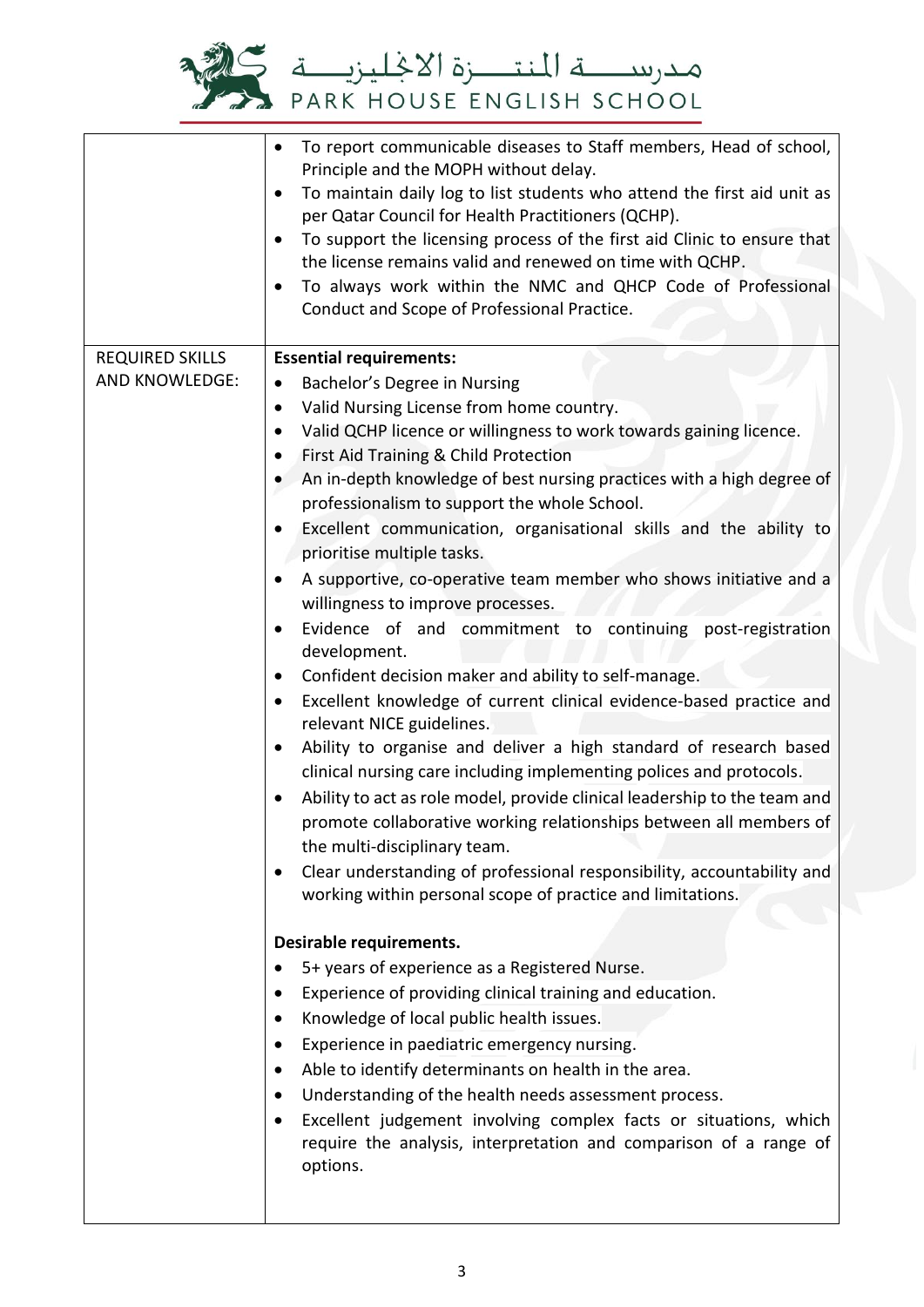

| <b>CONFIDENTIALITY:</b> | The nature of your responsibility means that during your<br>$\bullet$<br>employment you will see or have access to information of a<br>confidential nature relating to the work of the school or the health<br>or personal affairs of students, parents and staff.<br>Under no circumstances should such information be divulged or<br>$\bullet$<br>passed on to any unauthorized person or organisation.                                                                                                                                                                                                                                                                                                                                                                                                                                                                                                                                                             |
|-------------------------|-----------------------------------------------------------------------------------------------------------------------------------------------------------------------------------------------------------------------------------------------------------------------------------------------------------------------------------------------------------------------------------------------------------------------------------------------------------------------------------------------------------------------------------------------------------------------------------------------------------------------------------------------------------------------------------------------------------------------------------------------------------------------------------------------------------------------------------------------------------------------------------------------------------------------------------------------------------------------|
| OTHER:                  | Whilst every effort has been made to explain the main duties and<br>$\bullet$<br>responsibilities of the post, each individual task undertaken may<br>not be identified. Employees will be expected to comply with any<br>reasonable request from a manager to undertake work that is not<br>specified in this job description. Employees are expected to be<br>courteous to colleagues and provide a welcoming environment to<br>visitors and telephone callers.<br>The School will endeavor to make any necessary reasonable<br>adjustments to the job and the working environment to enable<br>access to employment opportunities for disabled job applicants or<br>continued employment for any employee who develops a disabling<br>condition. This job description is current at the date shown, but, in<br>consultation with you, may be changed by the Principal to reflect<br>or anticipate changes in the job commensurate with the grade and<br>job title. |
|                         | As a member of Staff at Park House English School, Qatar, you will need to<br>comply with the following:<br>Compliance with the School's vision, mission and policies.<br>Positive professional relationship with all staff members.<br>Contact with students is on a strictly professional basis with the<br>physical and emotional safety of students being of paramount<br>importance.<br>Working with confidential information, of which must not under<br>any circumstance be compromised.                                                                                                                                                                                                                                                                                                                                                                                                                                                                       |

| <b>Approvals</b> |            |  |
|------------------|------------|--|
| Line Manager:    | Principal: |  |
| Employee:        | HR:        |  |